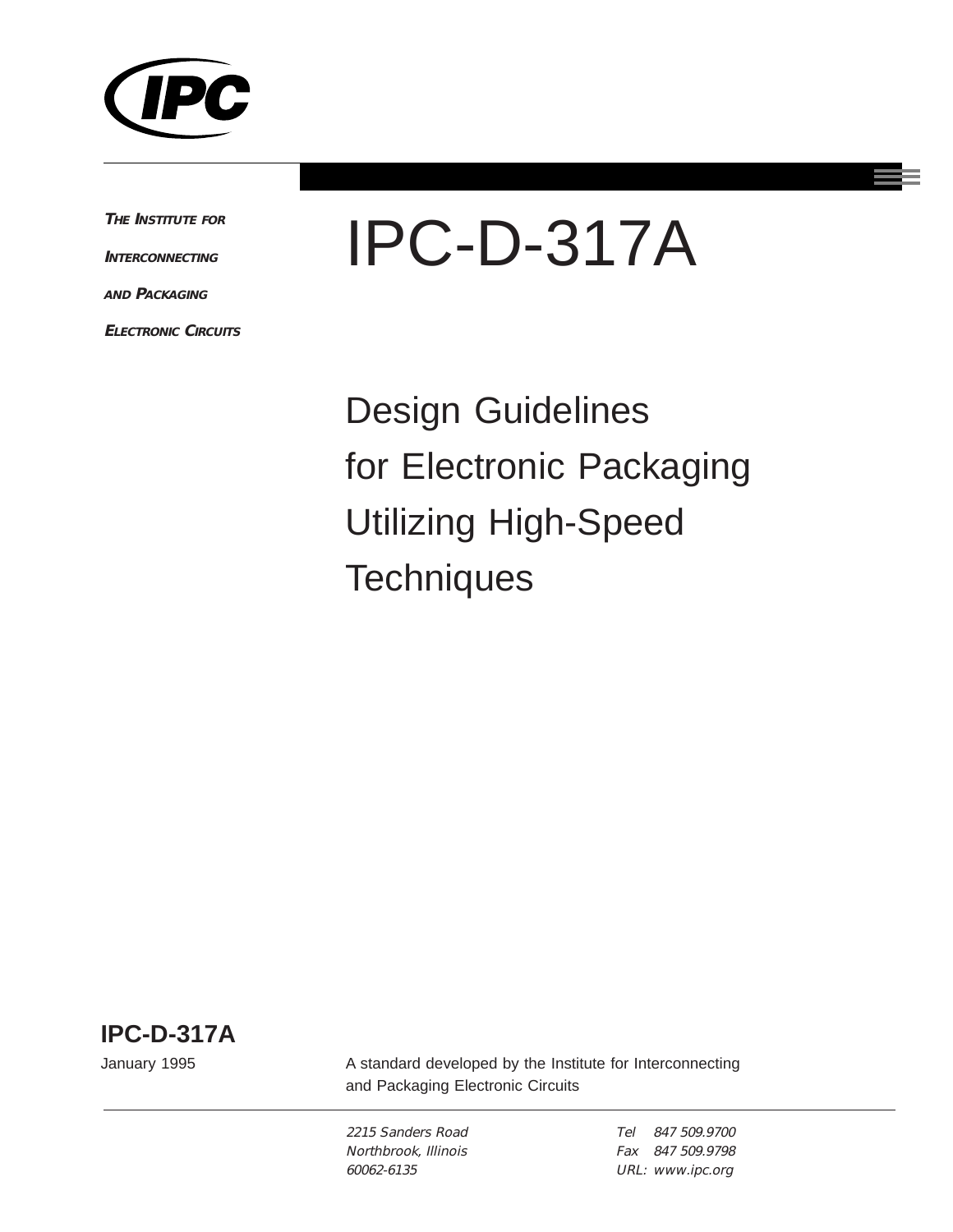## **Table of Contents**

| 1.1   |                                             |  |
|-------|---------------------------------------------|--|
| 1.2   |                                             |  |
| 1.3   | Symbology, Terms and Definitions  1         |  |
| 1.3.1 |                                             |  |
| 1.3.2 |                                             |  |
| 1.4   |                                             |  |
|       |                                             |  |
|       |                                             |  |
| 3.1   |                                             |  |
| 3.2   |                                             |  |
| 3.2.1 | System Electrical/Mechanical Givens  3      |  |
| 3.2.2 | System Electrical/Mechanical Requirements 5 |  |
| 3.3   |                                             |  |
| 3.3.1 |                                             |  |
| 3.3.2 |                                             |  |
| 3.3.3 |                                             |  |
| 3.3.4 |                                             |  |
| 3.3.5 |                                             |  |
| 34    |                                             |  |
| 3.4.1 |                                             |  |
| 3.4.2 |                                             |  |
| 3.4.3 | Capacitive Versus Transmission Line         |  |
| 3.4.4 |                                             |  |
| 3.4.5 |                                             |  |
| 3.4.6 |                                             |  |
| 3.4.7 |                                             |  |
| 3.4.8 |                                             |  |
|       |                                             |  |
| 4.1   |                                             |  |
| 4.1.1 |                                             |  |
| 4.2   |                                             |  |
| 4.2.1 |                                             |  |
| 4.2.2 |                                             |  |
| 423   | 9<br>Cables                                 |  |
| 4.3   |                                             |  |
| 4.3.1 |                                             |  |
| 4.3.2 |                                             |  |
| 4.3.3 |                                             |  |
| 4.4   |                                             |  |
| 4.4.1 |                                             |  |
| 4.4.2 |                                             |  |
| 4.4.3 |                                             |  |
| 4.4.4 |                                             |  |
| 4.4.5 |                                             |  |
| 13    |                                             |  |
| 5.1   | 13                                          |  |
| 5.1.1 | 13                                          |  |
| 5.1.2 |                                             |  |
| 5.1.3 | Integrated Circuit Decoupling 15            |  |
| 5.1.4 |                                             |  |

| 5.1.5        |                                               |  |
|--------------|-----------------------------------------------|--|
| 5.2          |                                               |  |
| 5.2.1        |                                               |  |
| 5.2.2        | Effective Relative Permittivity  18           |  |
| 5.2.3        |                                               |  |
| 5.3          | Capacitive Versus Transmission Line           |  |
|              |                                               |  |
| 5.4          |                                               |  |
| 5.4.1        |                                               |  |
| 5.4.2        |                                               |  |
| 5.5          |                                               |  |
| 5.5.1        |                                               |  |
| 5.5.2        |                                               |  |
| 5.5.3        |                                               |  |
| 5.5.4        |                                               |  |
| 5.5.5        |                                               |  |
| 5.5.6        |                                               |  |
| 5.6          |                                               |  |
| 5.6.1        |                                               |  |
| 5.6.2        |                                               |  |
| 5.6.3        |                                               |  |
| 5.6.4        |                                               |  |
| 5.6.5        |                                               |  |
| 5.6.6        |                                               |  |
| 5.6.7        | Logic Signal Line Loading Models  29          |  |
| 5.6.8        |                                               |  |
| 5.7          |                                               |  |
| 5.7.1        |                                               |  |
| 5.7.2        | Microstrip Transmission Line 33               |  |
| 5.7.3        | Embedded Microstrip Transmission Line 33      |  |
| 5.7.4        | Backward Crosstalk Amplitudes 33              |  |
| 5.7.5        |                                               |  |
| 5.7.6        |                                               |  |
| 5.8          |                                               |  |
| 5.8.1        | Resistive Losses (Skin Effect)  34            |  |
| 5.8.2        |                                               |  |
| 5.8.3<br>5.9 | Computer Simulation Program  36               |  |
| 5.10         |                                               |  |
|              |                                               |  |
|              |                                               |  |
| 6.1          |                                               |  |
| 6.1.1        | Principle of Impedance Testing Using<br>a TDR |  |
| 6.1.2        | Impedance Measuring Test Equipment 37         |  |
| 6.2          | Impedance Test Structures and Test            |  |
|              |                                               |  |
| 6.2.1        |                                               |  |
| 6.2.2        |                                               |  |
| 6.2.3        | Locating Impedance Test Structures 37         |  |
| 6.2.4        | A Simple Impedance Test Method  38            |  |
| 6.3          | Stripline Impedance Test Coupon  38           |  |
|              |                                               |  |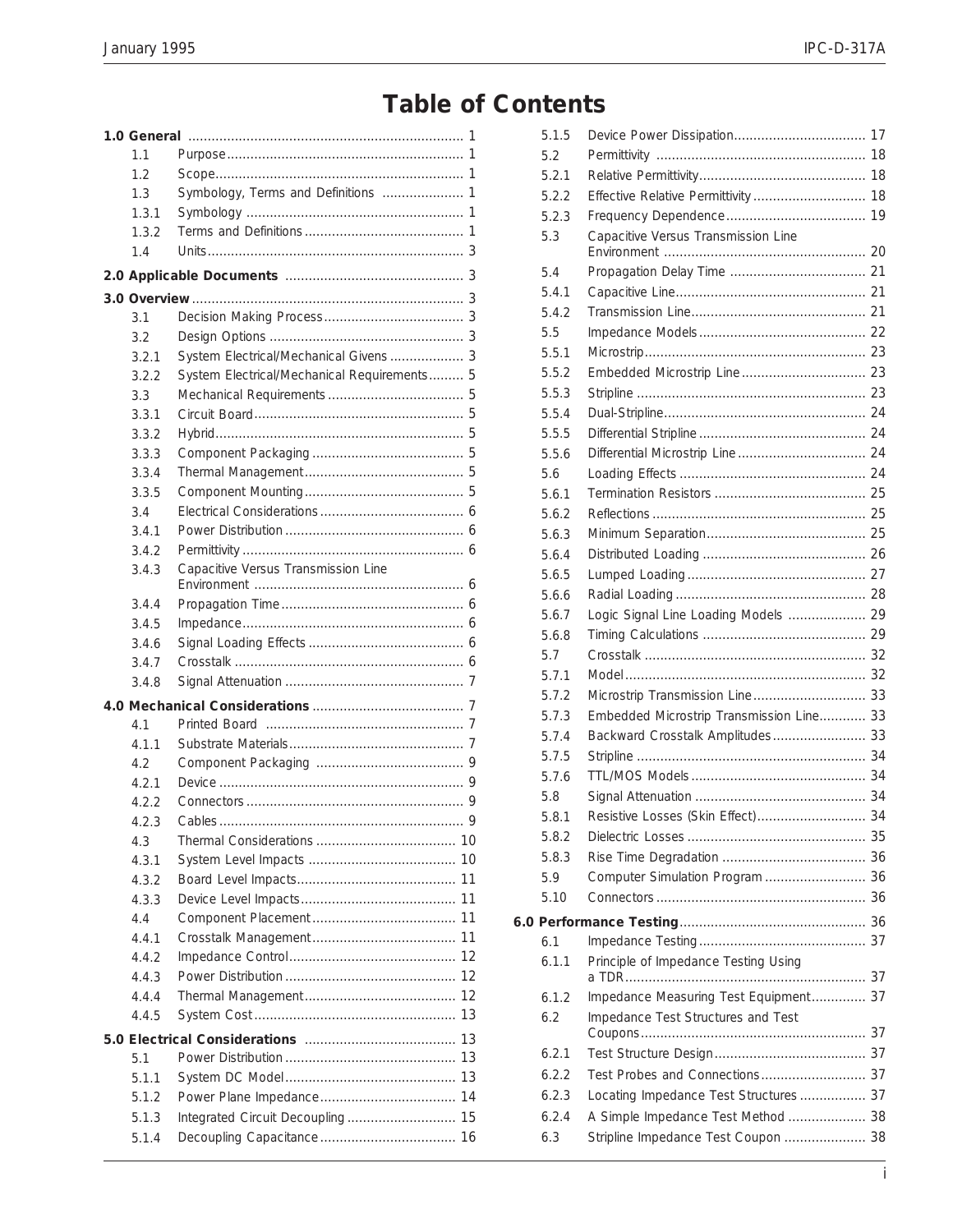### **Figures**

| Figure 1        | High speed packaging design concept 4                                      |  |
|-----------------|----------------------------------------------------------------------------|--|
| Figure 2        | Schematic of information, electrical power,                                |  |
|                 |                                                                            |  |
| <b>Figure 3</b> | Heat flux vs. component area  11                                           |  |
| Figure 4        | Component placement guideline 12                                           |  |
| Figure 5        |                                                                            |  |
| Figure 6        | DC power distribution system                                               |  |
| Figure 7        | Decoupling impedance model-                                                |  |
| Figure 8        |                                                                            |  |
| Figure 9        | 74S00 Typical output switching current  16                                 |  |
| Figure 10       | Capacitive and transmission line in                                        |  |
| Figure 11       |                                                                            |  |
| Figure 12       |                                                                            |  |
| Figure 13       | Impedance for 0.1                                                          |  |
| Figure 14       | Typical electrical configurations  19                                      |  |
| Figure 15       |                                                                            |  |
| Figure 16       |                                                                            |  |
| Figure 17       |                                                                            |  |
| Figure 18       | Net illustrating point discontinuity                                       |  |
| Figure 19       | Addition of two pulses traveling                                           |  |
| Figure 20       |                                                                            |  |
| Figure 21       |                                                                            |  |
| Figure 22       | Short distributively loaded cluster 27                                     |  |
| Figure 23       | a) Lumped loaded transmission line                                         |  |
| Figure 24       | Waveforms for a lumped capacitive load  27                                 |  |
| Figure 25       |                                                                            |  |
| Figure 26       |                                                                            |  |
| Figure 27       |                                                                            |  |
| Figure 28       |                                                                            |  |
| Figure 29       |                                                                            |  |
| Figure 30       |                                                                            |  |
| Figure 31       |                                                                            |  |
| Figure 32       |                                                                            |  |
| Figure 33       |                                                                            |  |
| Figure 34       | Predicted driver and load waveforms<br>for Figure 57 a) Driver b) Load  32 |  |
| Figure 35       |                                                                            |  |
| Figure 36       | Crosstalk voltages for a line terminated                                   |  |
| Figure 37       | Drivers and receivers at a common end 34                                   |  |
| Figure 38       | Drivers and receivers at opposite ends 35                                  |  |
| Figure 39       | AC Noise immunity for selected TTL families  35                            |  |
| Figure 40       |                                                                            |  |
|                 |                                                                            |  |

| Figure 41 | Test setup for measuring conductor |  |
|-----------|------------------------------------|--|
|           | impedance (suitable for receiving  |  |
|           |                                    |  |

### **Tables**